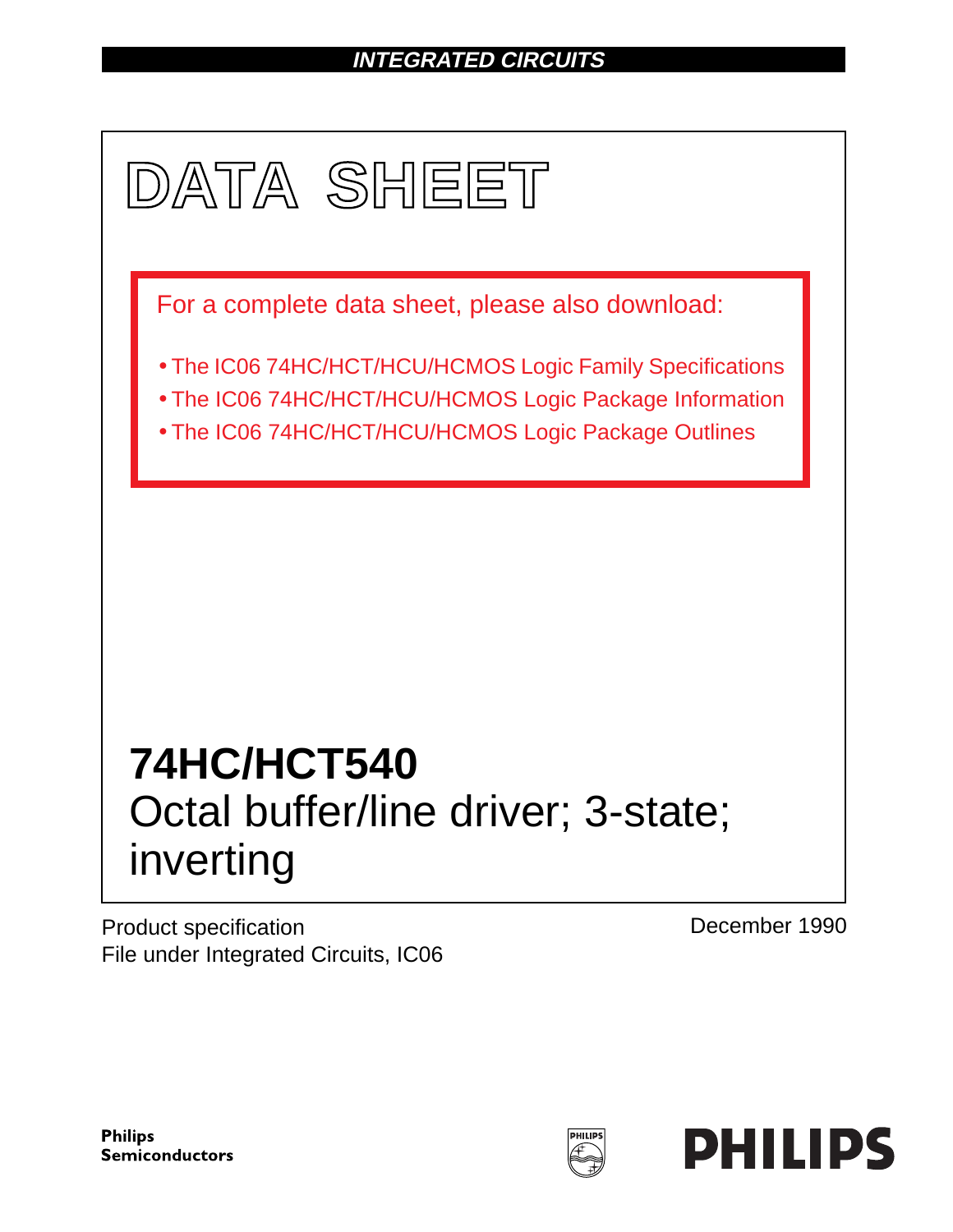The 74HC/HCT540 are octal inverting buffer/line drivers with 3-state outputs. The 3-state outputs are controlled by

A HIGH on  $\overline{OE}_n$  causes the outputs to assume a high

the output enable inputs  $\overline{OE}_1$  and  $\overline{OE}_2$ .

## **FEATURES**

- Inverting outputs
- Output capability: bus driver
- $\bullet$  I<sub>CC</sub> category: MSI

# **GENERAL DESCRIPTION**

The 74HC/HCT540 are high-speed Si-gate CMOS devices and are pin compatible with low power Schottky TTL (LSTTL). They are specified in compliance with JEDEC standard no. 7A.

## **QUICK REFERENCE DATA**

GND = 0 V;  $T_{amb}$  = 25 °C;  $t_r = t_f = 6$  ns

The "540" is identical to the "541" but has inverting outputs.

impedance OFF-state.

| <b>SYMBOL</b> | <b>PARAMETER</b>                                         | <b>CONDITIONS</b>             | <b>TYPICAL</b> | UNIT       |    |
|---------------|----------------------------------------------------------|-------------------------------|----------------|------------|----|
|               |                                                          |                               | HC.            | <b>HCT</b> |    |
| $tpHL$ $tpLH$ | propagation delay $A_n$ to $Y_n$                         | $C_L$ = 15 pF; $V_{CC}$ = 5 V | 9              | 11         | ns |
| <sub>C</sub>  | input capacitance                                        |                               | 3.5            | 3.5        | рF |
| $C_{PD}$      | power dissipation capacitance per buffer   notes 1 and 2 |                               | 39             | 44         | рF |

## **Notes**

1. C<sub>PD</sub> is used to determine the dynamic power dissipation ( $P_D$  in  $\mu W$ ):

 $P_D = C_{PD} \times V_{CC}^2 \times f_i + \sum (C_L \times V_{CC}^2 \times f_0)$  where:

 $f_i$  = input frequency in MHz

 $f<sub>o</sub>$  = output frequency in MHz

 $\Sigma$  (C<sub>L</sub> × V<sub>CC</sub><sup>2</sup> × f<sub>o</sub>) = sum of outputs

 $C_L$  = output load capacitance in pF

 $V_{CC}$  = supply voltage in V

2. For HC the condition is  $V_1$  = GND to  $V_{CC}$ For HCT the condition is  $V_1$  = GND to  $V_{CC}$  – 1.5 V

# **ORDERING INFORMATION**

See "74HC/HCT/HCU/HCMOS Logic Package Information".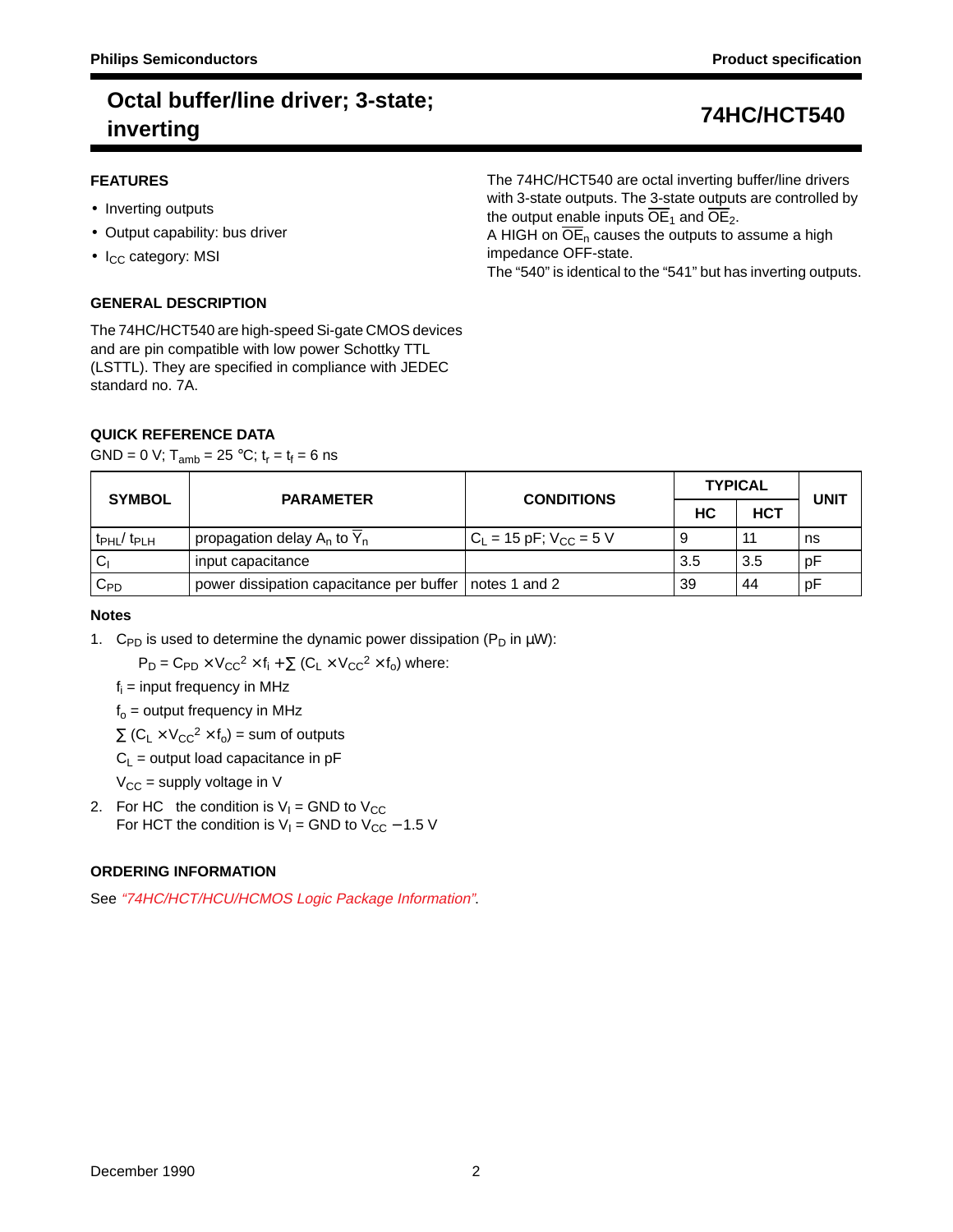# **PIN DESCRIPTION**

| PIN NO.                        | <b>SYMBOL</b>                        | <b>NAME AND FUNCTION</b>         |
|--------------------------------|--------------------------------------|----------------------------------|
| 1, 19                          | $OE1$ , $OE2$                        | output enable input (active LOW) |
| $\vert$ 2, 3, 4, 5, 6, 7, 8, 9 | $A_0$ to $A_7$                       | data inputs                      |
| 10                             | <b>GND</b>                           | ground $(0 V)$                   |
| 18, 17, 16, 15, 14, 13, 12, 11 | $\overline{Y}_0$ to $\overline{Y}_7$ | bus outputs                      |
| 20                             | $V_{CC}$                             | positive supply voltage          |

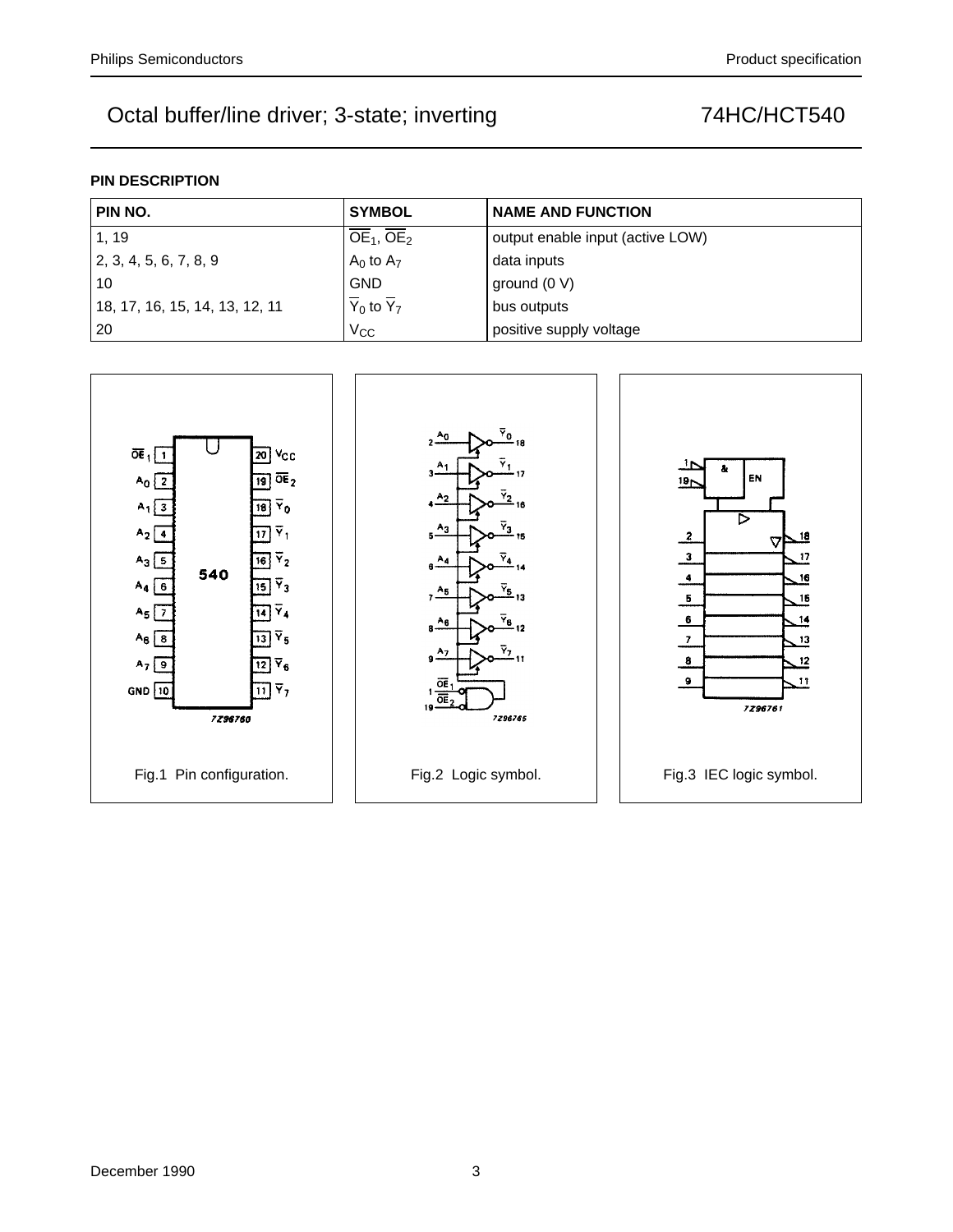

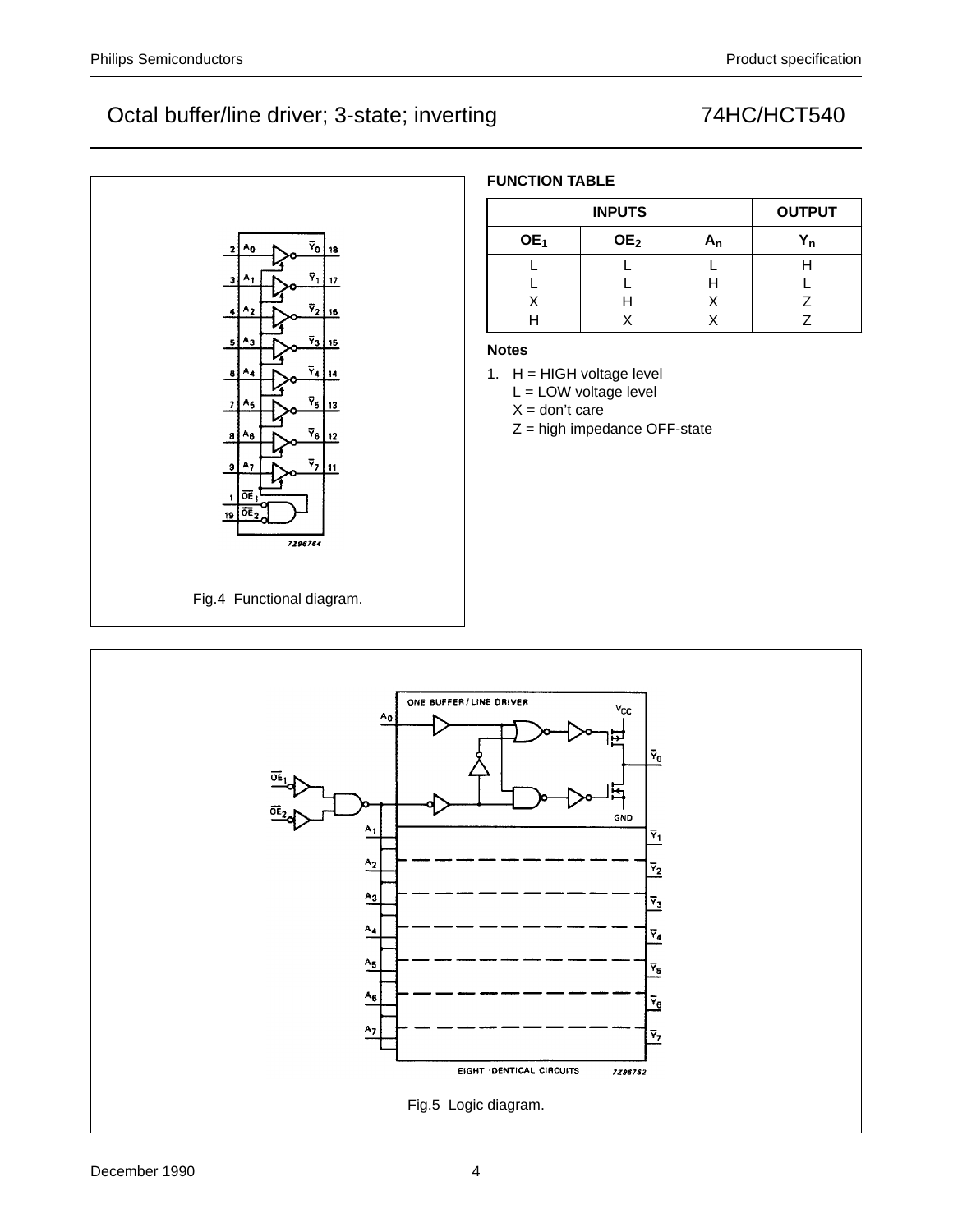# **DC CHARACTERISTICS FOR 74HC**

For the DC characteristics see "74HC/HCT/HCU/HCMOS Logic Family Specifications".

Output capability: bus driver I<sub>CC</sub> category: MSI

# **AC CHARACTERISTICS FOR 74HC**

GND = 0 V;  $t_r = t_f = 6$  ns;  $C_L = 50$  pF

|                                        |                                     | $T_{amb}$ (°C) |      |      |                |      |                 |      |             | <b>TEST CONDITIONS</b> |                  |
|----------------------------------------|-------------------------------------|----------------|------|------|----------------|------|-----------------|------|-------------|------------------------|------------------|
| <b>SYMBOL</b>                          | <b>PARAMETER</b>                    | <b>74HC</b>    |      |      |                |      |                 |      |             |                        |                  |
|                                        |                                     | $+25$          |      |      | $-40$ to $+85$ |      | $-40$ to $+125$ |      | <b>UNIT</b> | $V_{\rm CC}$<br>(V)    | <b>WAVEFORMS</b> |
|                                        |                                     | min.           | typ. | max. | min.           | max. | min.            | max. |             |                        |                  |
| $t_{\rm PHL}$ / $t_{\rm PLH}$          | propagation delay                   |                | 30   | 100  |                | 125  |                 | 150  | ns          | 2.0                    | Fig.6            |
|                                        | $A_n$ to $Y_n$                      |                | 11   | 20   |                | 25   |                 | 30   |             | 4.5                    |                  |
|                                        |                                     |                | 9    | 17   |                | 21   |                 | 26   |             | 6.0                    |                  |
| t <sub>PZH</sub> /t <sub>PZL</sub>     | 3-state output                      |                | 52   | 160  |                | 200  |                 | 240  | ns          | 2.0                    | Fig.7            |
|                                        | enable time                         |                | 19   | 32   |                | 40   |                 | 48   |             | 4.5                    |                  |
|                                        | $\overline{OE}$ to $\overline{Y}_n$ |                | 15   | 27   |                | 34   |                 | 41   |             | 6.0                    |                  |
| $tpHZ$ / $tpLZ$                        | 3-state output                      |                | 61   | 160  |                | 200  |                 | 240  | ns          | 2.0                    | Fig.7            |
|                                        | disable time                        |                | 22   | 32   |                | 40   |                 | 48   |             | 4.5                    |                  |
|                                        | $\overline{OE}$ to $\overline{Y}_n$ |                | 18   | 27   |                | 34   |                 | 41   |             | 6.0                    |                  |
| $t$ <sub>THL</sub> $/t$ <sub>TLH</sub> | output transition time              |                | 14   | 60   |                | 75   |                 | 90   | ns          | 2.0                    | Fig.6            |
|                                        |                                     |                | 5    | 12   |                | 15   |                 | 18   |             | 4.5                    |                  |
|                                        |                                     |                | 4    | 10   |                | 13   |                 | 15   |             | 6.0                    |                  |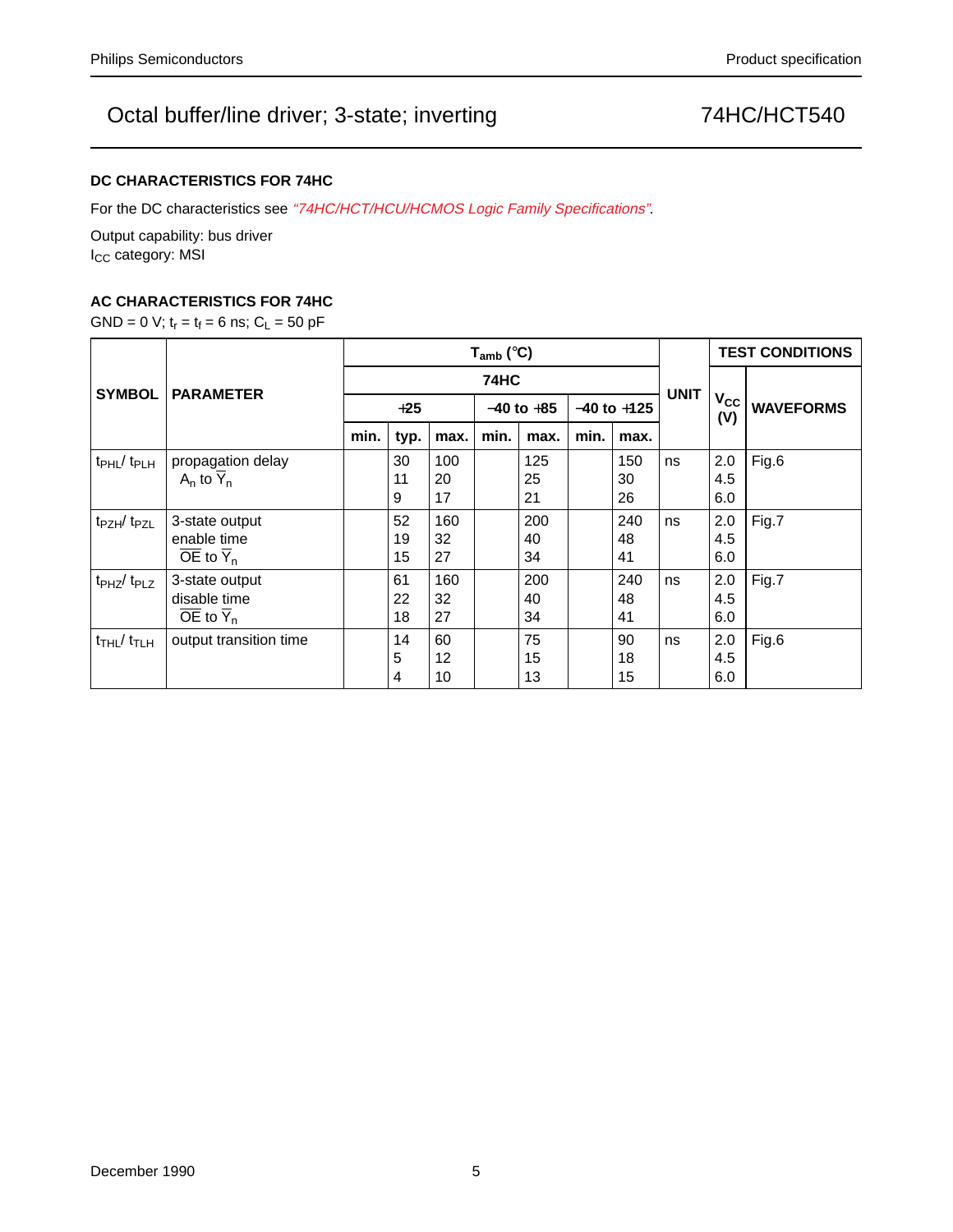## **DC CHARACTERISTICS FOR 74HCT**

For the DC characteristics see "74HC/HCT/HCU/HCMOS Logic Family Specifications".

Output capability: bus driver I<sub>CC</sub> category: MSI

### **Note to HCT types**

The value of additional quiescent supply current ( $\Delta l_{CC}$ ) for a unit load of 1 is given in the family specifications. To determine ∆I<sub>CC</sub> per input, multiply this value by the unit load coefficient shown in the table below.

| <b>INPUT</b>        | UNIT LOAD COEFFICIENT |
|---------------------|-----------------------|
|                     | 1.50                  |
| $\frac{OE_1}{OE_2}$ | 1.00                  |
|                     | 1.40                  |

## **AC CHARACTERISTICS FOR 74HCT**

GND = 0 V;  $t_r = t_f = 6$  ns;  $C_L = 50$  pF

| <b>SYMBOL</b>                          | <b>PARAMETER</b>                                                      | $T_{amb}$ (°C) |      |      |                |      |                 |      |             | <b>TEST CONDITIONS</b> |                  |  |
|----------------------------------------|-----------------------------------------------------------------------|----------------|------|------|----------------|------|-----------------|------|-------------|------------------------|------------------|--|
|                                        |                                                                       | 74HCT          |      |      |                |      |                 |      |             |                        |                  |  |
|                                        |                                                                       | $+25$          |      |      | $-40$ to $+85$ |      | $-40$ to $+125$ |      | <b>UNIT</b> | $V_{\rm CC}$<br>(V)    | <b>WAVEFORMS</b> |  |
|                                        |                                                                       | min.           | typ. | max. | min.           | max. | min.            | max. |             |                        |                  |  |
| t <sub>PHL</sub> / t <sub>PLH</sub>    | propagation delay<br>A <sub>n</sub> to $\overline{Y}_n$               |                | 13   | 24   |                | 30   |                 | 36   | ns          | 4.5                    | Fig.6            |  |
| t <sub>PZH</sub> /t <sub>PZL</sub>     | 3-state<br>output enable time<br>$\overline{OE}$ to $\overline{Y}_n$  |                | 22   | 35   |                | 44   |                 | 53   | ns          | 4.5                    | Fig.7            |  |
| $t_{PHZ}/t_{PLZ}$                      | 3-state output<br>disable time<br>$\overline{OE}$ to $\overline{Y}_n$ |                | 23   | 35   |                | 44   |                 | 53   | ns          | 4.5                    | Fig.7            |  |
| $t$ <sub>THL</sub> $/t$ <sub>TLH</sub> | output transition time                                                |                | 5    | 12   |                | 15   |                 | 18   | ns          | 4.5                    | Fig.6            |  |